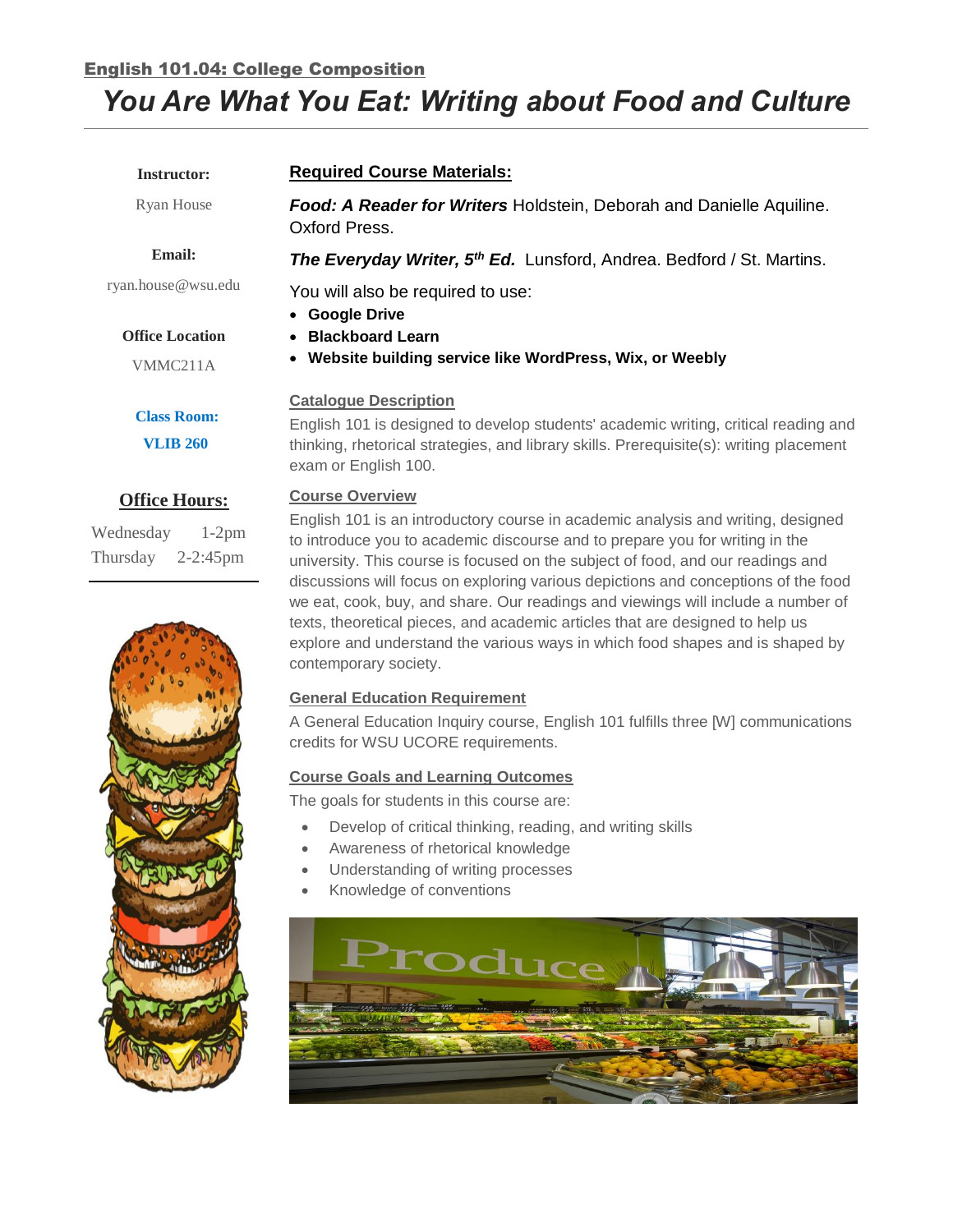|                                                           | At the end of this course,                                                                                                                                                                                                                                                                                                                   | <b>Course topics that</b>                                                                                                                                    | <b>Primary</b>                                                                                                         |
|-----------------------------------------------------------|----------------------------------------------------------------------------------------------------------------------------------------------------------------------------------------------------------------------------------------------------------------------------------------------------------------------------------------------|--------------------------------------------------------------------------------------------------------------------------------------------------------------|------------------------------------------------------------------------------------------------------------------------|
|                                                           | students should be able to                                                                                                                                                                                                                                                                                                                   | address this learning                                                                                                                                        | evaluation of                                                                                                          |
|                                                           | perform the following:                                                                                                                                                                                                                                                                                                                       | outcome:                                                                                                                                                     | this outcome:                                                                                                          |
|                                                           | Integrate and synthesize                                                                                                                                                                                                                                                                                                                     |                                                                                                                                                              |                                                                                                                        |
| <b>Critical and</b><br><b>Creative</b><br><b>Thinking</b> | knowledge from multiple<br>sources. Access the<br>accuracy and validity of<br>findings and conclusions.<br>Understand how one thinks,<br>reasons, and makes value<br>judgments, including ethical<br>and aesthetic judgments.<br><b>Understand diverse</b><br>viewpoints, including<br>different philosophical and<br>cultural perspectives. | Critical reading; reading<br>rhetorically; academic<br>writing; rhetorical<br>analysis; using<br>sources; analysis; class<br>discussion.                     | Informal writing<br>activities, formal<br>writing<br>activities, and<br>final portfolio.                               |
| <b>Information</b><br>Literacy                            | Determine the extent and<br>type of information needed.<br>Access information<br>effectively and efficiently<br>from multiple sources.<br>Assess credibility and<br>applicability of information<br>sources. Use information to<br>accomplish a specific<br>purpose. Access and use<br>information ethically and<br>legally.                 | Summary; using<br>sources; source<br>analysis; logical<br>fallacies; citation.                                                                               | Informal writing<br>activities,<br>summaries,<br>annotated<br>bibliography,<br>and final<br>portfolio.                 |
| <b>Communication</b>                                      | Recognize how<br>circumstances, background,<br>values, interests, and needs<br>shape communication sent<br>and received. Tailor<br>messages to the audience.<br>Express concepts and beliefs<br>in coherent, concise, and<br>technically correct form.                                                                                       | Rhetorical analysis,<br>audience awareness,<br>genre conventions,<br>writing processes,<br>academic writing<br>conventions, style.                           | Peer response;<br>formal writing<br>activities;<br>informal writing<br>activities,<br>website, and<br>final portfolio. |
| <b>Diversity</b>                                          | Critically assess their own<br>core values, cultural<br>assumptions, and biases in<br>relation to those held by<br>other individuals, cultures,<br>and societies. Critically<br>assess the cultural and<br>social underpinnings of<br>knowledge claims about<br>individuals and groups, and<br>their relations to one another.               | Active reading, reading<br>rhetorically, class<br>discussion, rhetorical<br>analysis, claims and<br>evidence, critical<br>reading, and critical<br>analysis. | Formal writing<br>activities,<br>website, and<br>final portfolio.                                                      |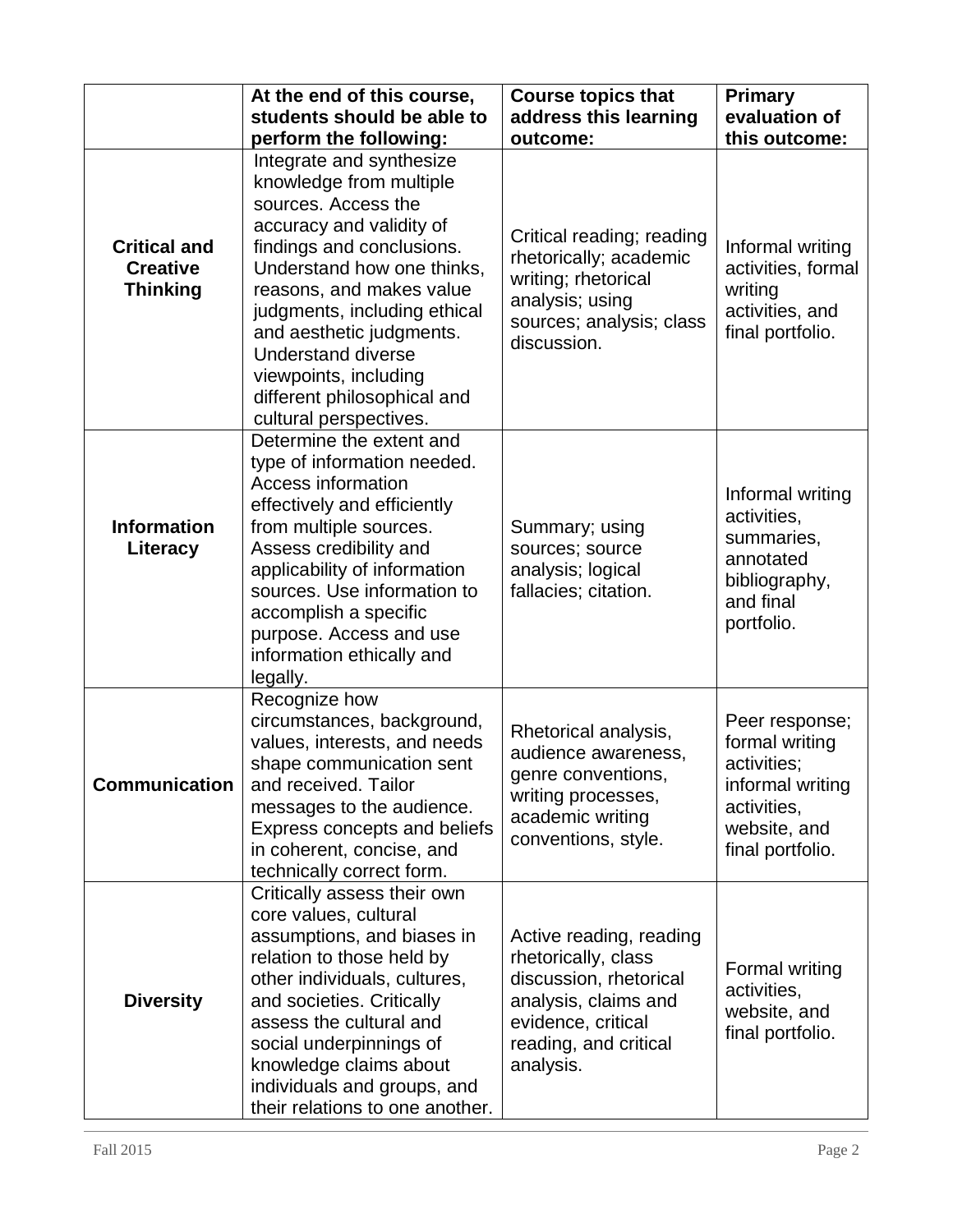# **Coursework**

This is a writing course, so you should expect to be writing nearly every day. There will be both informal, homework writing assignments as well as formal, portfolio assignments. The final project will involve the development of a website that will comprise your final portfolio along with other required and selected writings. All written assignments must follow MLA style as outlined in the *MLA Handbook* as well as your handbook. The Purdue Online Writing Lab is another great source for the guidelines and can be accessed via this link: [https://owl.english.purdue.edu/owl/resource/747/01/.](https://owl.english.purdue.edu/owl/resource/747/01/)

## **Portfolio**

This course is portfolio based, which means that your final project will collect a selection of your writings from the course and present them as representative of your experience and growth over the course of the semester. To show this growth, you will submit versions of your writing from throughout the writing process. Thus, it is vitally important that you retain these drafts during the semester. The portfolio will consist of a cover letter, select informal writings, the research paper, and two of the three remaining formal writing assignments: personal essay, rhetorical analysis essay, or source synthesis essay.

For the formal assignments, you will be required to submit drafts which will receive feedback but not be graded. You will then revise based on the feedback you receive and choose two of the assignments to submit for a grade in the portfolio.

## **Formal Writing Assignments:**

- Personal Essay, in which you will examine or reflect on your relationship with food.
- Rhetorical Analysis, in which you will analyze rhetorical choices in food advertisements.
- Source Synthesis Essay, in which you will integrate and present information from multiple sources.
- Research Essay, in which you will research an aspect of food culture you find interesting, troubling, or otherwise worthy of research.

## **In-Class Activities:**

In response to readings and/or class discussion, I will ask you to complete a combination of writing activities: quizzes, group work, timed writing, rhetorical exercises, etc. In each case, I will provide you with a specific question or prompt to get you started. These writing activities will allow you to try out and reflect on course content and rhetorical strategies and are imperative to meeting the course goals. **Failure to participate can negatively impact your grade.**

# **Google Drive:**

You will use Google Drive to share drafts of your formal essays with your classmates and me. Files uploaded to Google Drive may be edited / changed / even deleted. **So, it is vitally important that you retain on your device local copies of the files that you upload.** It is also important that you adhere to the file naming conventions below.

## **File Naming:**

Because we will be handling various versions of your essays, it's important to keep them straight. File names should reference **3 things: your name, the assignment, and the version.**

**Examples:** "house personal rough.docx" / "house research revised.docx" / "house rhetorical final.docx" Files that do not follow these conventions will not be accepted / graded / reviewed / acknowledged.

# **Peer Review:**

For each of the formal writing assignments, you will be required to participate in online peer review via Google Drive. Drafts will be submitted to the corresponding peer review folder. After the deadline, I will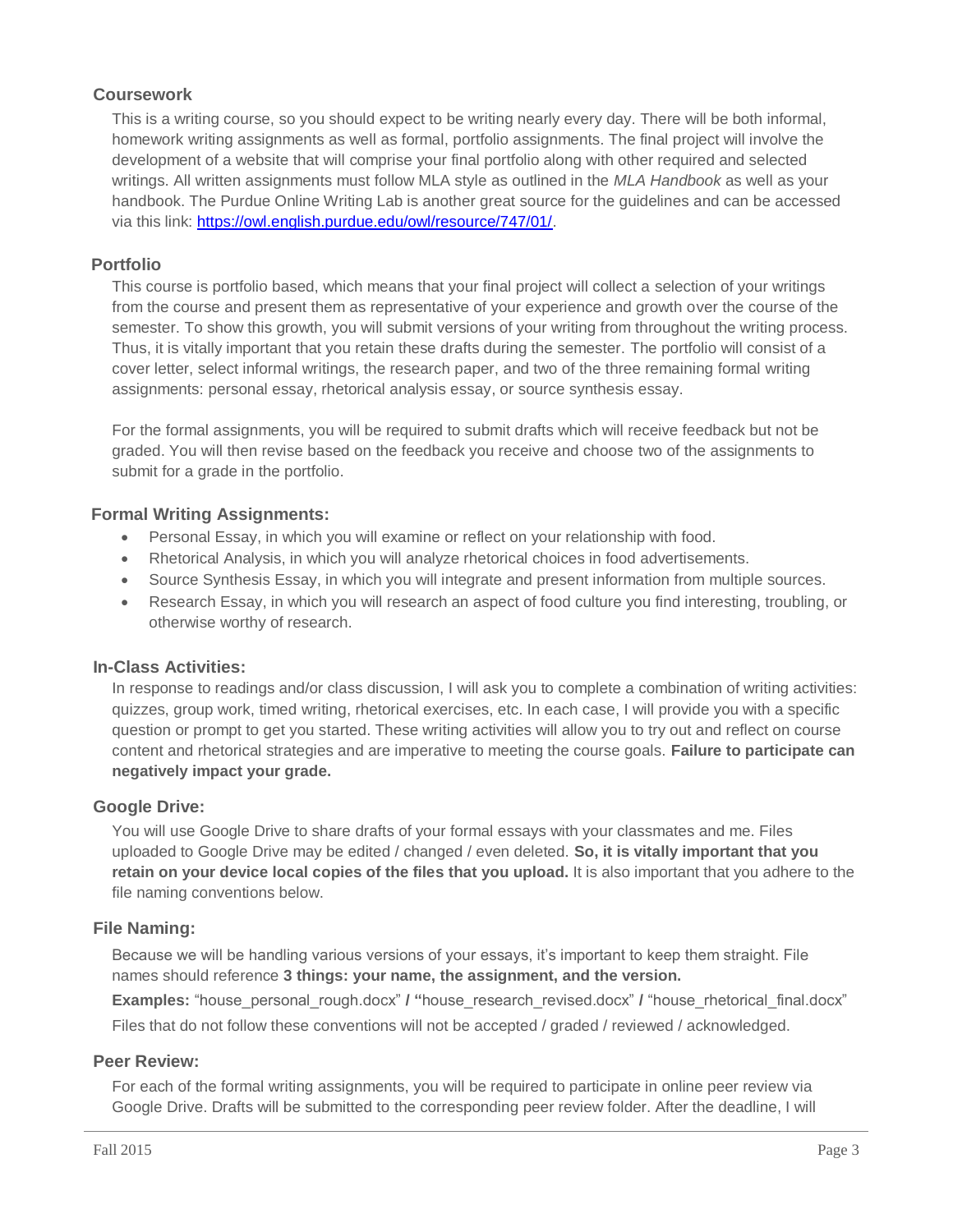divide drafts into small group folders which will only be shared with those group members. Each member of the group will be required to comment on the drafts and provide useful feedback for revision. These peer review exercises will be graded and included in your participation grade for the course. In addition, you will be required to participate in the end of the semester in-class peer reviews for the portfolio. **See course schedule for due dates.** 

# **Mini-portfolio**

For each of the formal writing assignments, you will submit a mini-portfolio. Each mini-portfolio will consist of a cover letter, formal outline, initial draft with peer comments, and a revised draft. **All components should be collected in** *one* **file.** You must submit a mini-portfolio for the assignment in order for it to be eligible for submission in the final portfolio. See course schedule for due dates.

# **Evaluation**:

Your final grade will be calculated according to the following percentages (and adjusted for absences and/or late and missing work):

- **Portfolio Website (60%) –** The major project for this course will be the creation of a Google Site that will include an introduction (cover letter), several informal writings, an annotated bibliography, a pattern of error log, a revised research paper, and two of the three revised major writing assignments.
- **Homework (20%)** There will be informal writings and occasional homework assignments asking you to reflect on or analyze readings and prepare for class discussions and assignments. Homework assignments should be submitted through Blackboard before the beginning of class.
- **Annotated Bibliography (10%)** You will be required to perform research as part of this course, and over the course of the semester, you will complete six individual annotated bibliography entries that complement the various projects. At the end of the semester, you will revise these individual entries into one annotated bibliography and include them in the website you create.
- **Participation and discussion (10%)** We will be reading and discussing texts nearly every day. The readings listed on the calendar for each date must be completed prior to the beginning of class. Please come to class prepared to participate in both small group activities and class discussions based on the readings assigned for that day. This portion of your grade will be based on the quantity and quality of your participation in these discussions and activities. Merely showing up for class is not enough to earn an A for this portion of your grade. You must be engaged in the process of learning.

# **Mid-Term:**

Because English 101 is a portfolio-based course, product-based grades are always in process.

As such, midterm grades are determined by attendance, participation, and completed assignments (writing activities and drafts submitted, for example). If students have completed this work satisfactorily to date, they will receive a "B" midterm grade for English 101. Students with multiple absences and/or missing work will receive a lower midterm grade.

Per university policy, midterm assessments should not be interpreted as a formal grade, but rather as an indication of the student's progress to date. Midterm grades are advisory and do not appear on the student's permanent record, the WSU transcript.

Any student desiring a mock final grade for one of their essay drafts, can submit a revised draft to me for review. Please note that the draft must be revised from the original draft submitted for feedback and it should take into consideration feedback from the instructor and class peers.

# **Attendance:**

Due to the collaborative nature of this class, regular attendance is required. Students are afforded two (2) absences. Absences beyond the second will negatively impact the student's final grade for the course. Absences exceeding four (4) will result in a failing grade for the class. Keep this in mind: there are no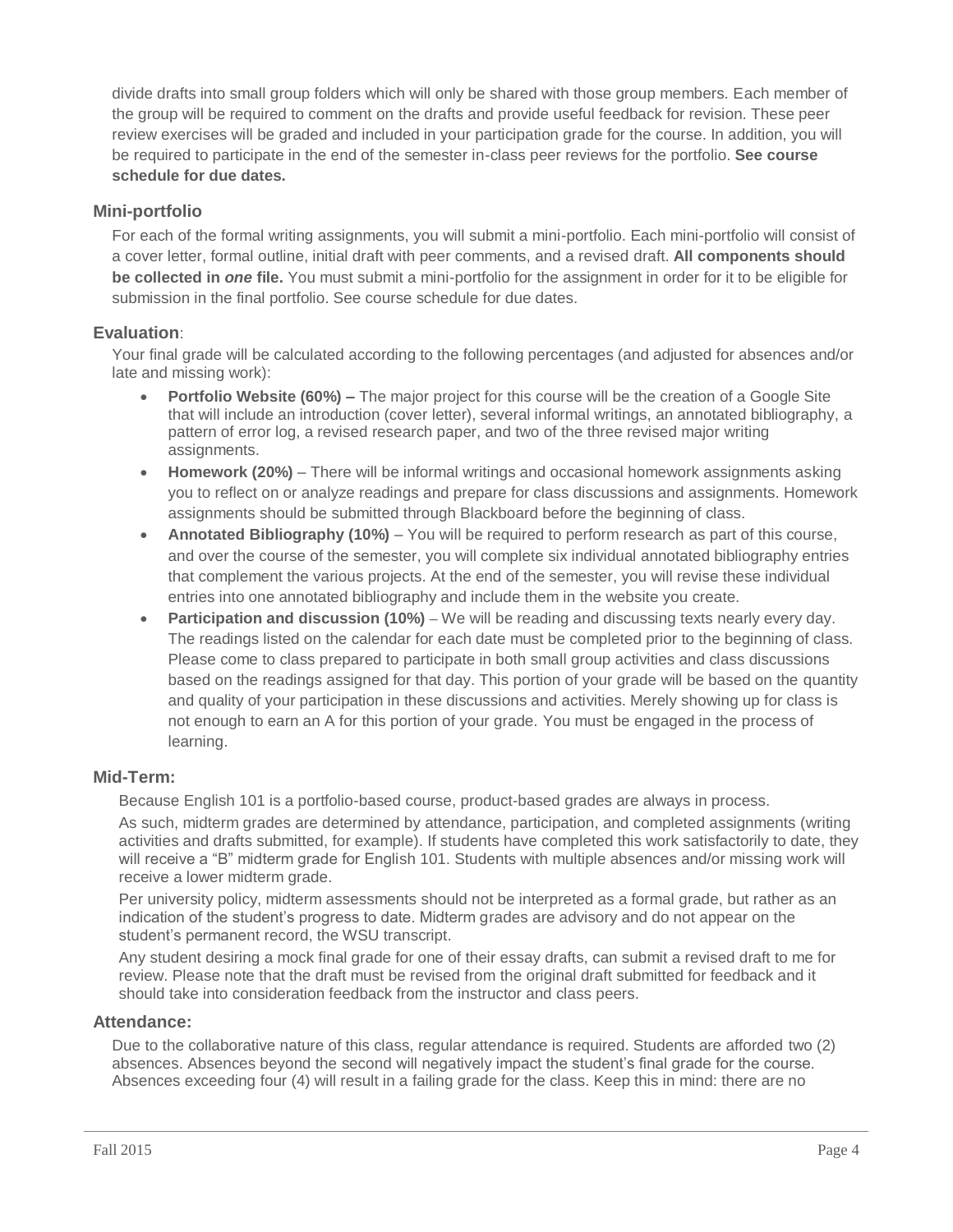"excused" absences (with the exception of school sponsored activities). If you miss, you miss and are responsible for any and all assignments.

Because this class relies on discussion and in-class activities, active participation is expected from each student during each class. Merely sitting in the classroom does not constitute attendance. If I see that you are sleeping or engaged in non-class related activities, you will be marked absent and potentially asked to leave the classroom. Students must be active in the classroom as well as follow the policies below in order to be counted present:

- Keep your cell phone out of sight during class unless otherwise instructed.
- Do not use computers for non-class related activities (Facebook, Twitter, Reddit, etc.).
- Arriving more than 10 minutes after class begins and/or packing up or leaving before class is dismissed will result in an absence.

#### **Lastly, make-up work is solely at the discretion of the instructor, and opportunities for make-up work may only be granted with prior authorization.**

#### **Late Work:**

Due to the collaborative nature of this course, it is important to turn in assignments by their respective due dates so that you may participate in class activities. Work that is turned in late often misses opportunities for feedback, workshops, or revision – the backbone of this course. **Therefore, work submitted after the deadline will automatically incur a 10% deduction in grade, plus 10% for** *every* **day after the first that it is outstanding.**

#### **Communications:**

Students should maintain professionalism in any and all communications made to the instructor and/or fellow students. I reserve the right to request revision of any email that lacks a proper salutation, correct grammar and punctuation, professional tone, or proper signature before addressing any questions or concerns it may have posed. I will be asking you to utilize Google Drive and Sites as a requirement for the course assignments, but you will still need to send all emails through your WSU email account.

#### **IMPORTANT:**

Per new WSU policy effective August 24 2015, I will ONLY be able to respond to emails sent from your WSU email address. I will NOT be able to respond to emails sent from your personal email address as of the first day of fall semester. Effective the 24th, the IT Department will switch the "preferred" email address in your myWSU to your WSU email address.



## **Additional Information**

#### **Academic Integrity:**

Academic integrity is the cornerstone of the university and will be strongly enforced in this course. If you are found to have violated the academic integrity policy on any assignment, you will receive a failing grade for that assignment. In addition, you must make an appointment to speak with me if you intend to continue on in the course. Otherwise, you will fail the course and your case will be referred to the Office of Student Standards and Accountability.

Plagiarism is the intentional and unintentional misuse of sources. Any time you borrow words or ideas from a source, you must provide proper MLA citations for the work. Whether intentional or unintentional, plagiarism is not acceptable in this or any other class at Washington State University. All instances of plagiarism and academic dishonesty/misconduct, whether they are intentional or not, will be treated with the full severity possible as outlined in the Washington State University policy on plagiarism, which can be viewed here: